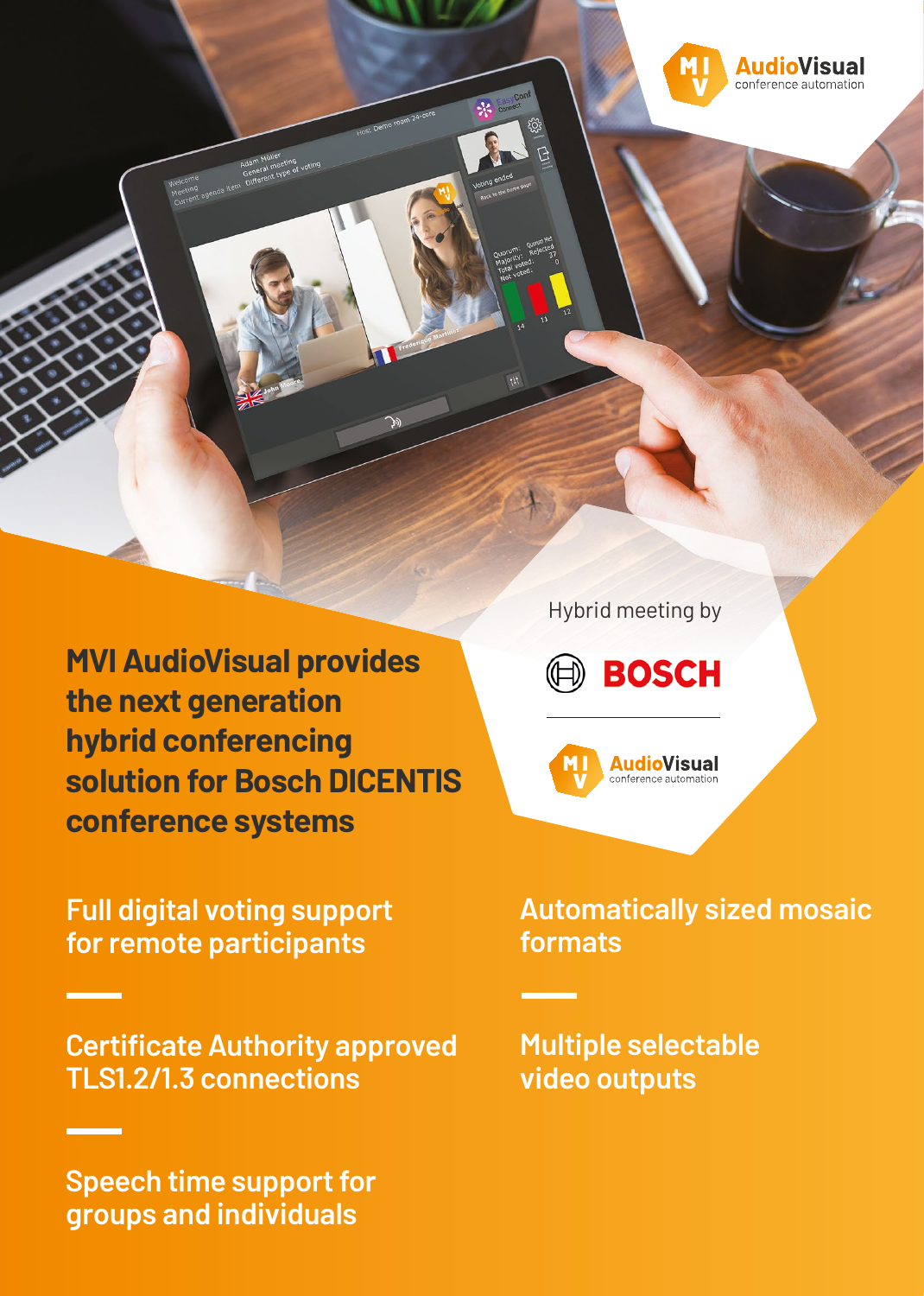### **Integration of DICENTIS system and EasyConf Connect remote participants**

Fully integrate remote participants using BYOD devices into the current conference or meeting



### **EasyConf Connect Key Features**

- $\checkmark$  Spoken audio from the physical meeting room and remote participants can be heard in high-fidelity by both the hall and remote participants
- $\blacktriangleright$  All remote participants webcams can be shown to the hall permanently in a mosaic view and can be viewed by remote participants
- $\bigvee$  Up to 100 persons can be shown at the same time in an automatically sized mosaic format
- $\checkmark$  Full digital voting support for remote participants and full integration into the conference AV system
- $\blacktriangledown$  Results can be combined with the results from the conference system including group and individual results
- $\sqrt{\phantom{a}}$  During the voting session all remote delegates can be shown in a mosaic-format, including the (individual) voting results. This view can be made part of the video recordings

#### **Remote participants AV stream distributed by the cloud or local AV system**

EasyConf Connect gives you the most user-friendly way to allow remote delegates to participate in council meetings. By making the remote participant part of the meeting as if they are physically in the meeting room.

**For more information please visit:** https://www.mvi-audiovisual.com/bosch-integration-partner-program



Participation

After receiving a digital meeting invitation, remote participants will become fully part of the meeting to which they were invited.



Digital Voting

When a remote microphone is enabled, it's instantly visible and audible to the hall and into the recording to allow quick roll-calling of voting answers.



The distribution server software is CA certified and can run locally too. This utilizes your own IT infrastructure; therefore addressing any cloud security concerns you might have.



Full man-in-the middle protection by only accepting root certificate approved certificates and open security standards like AES and SLL/TLS.